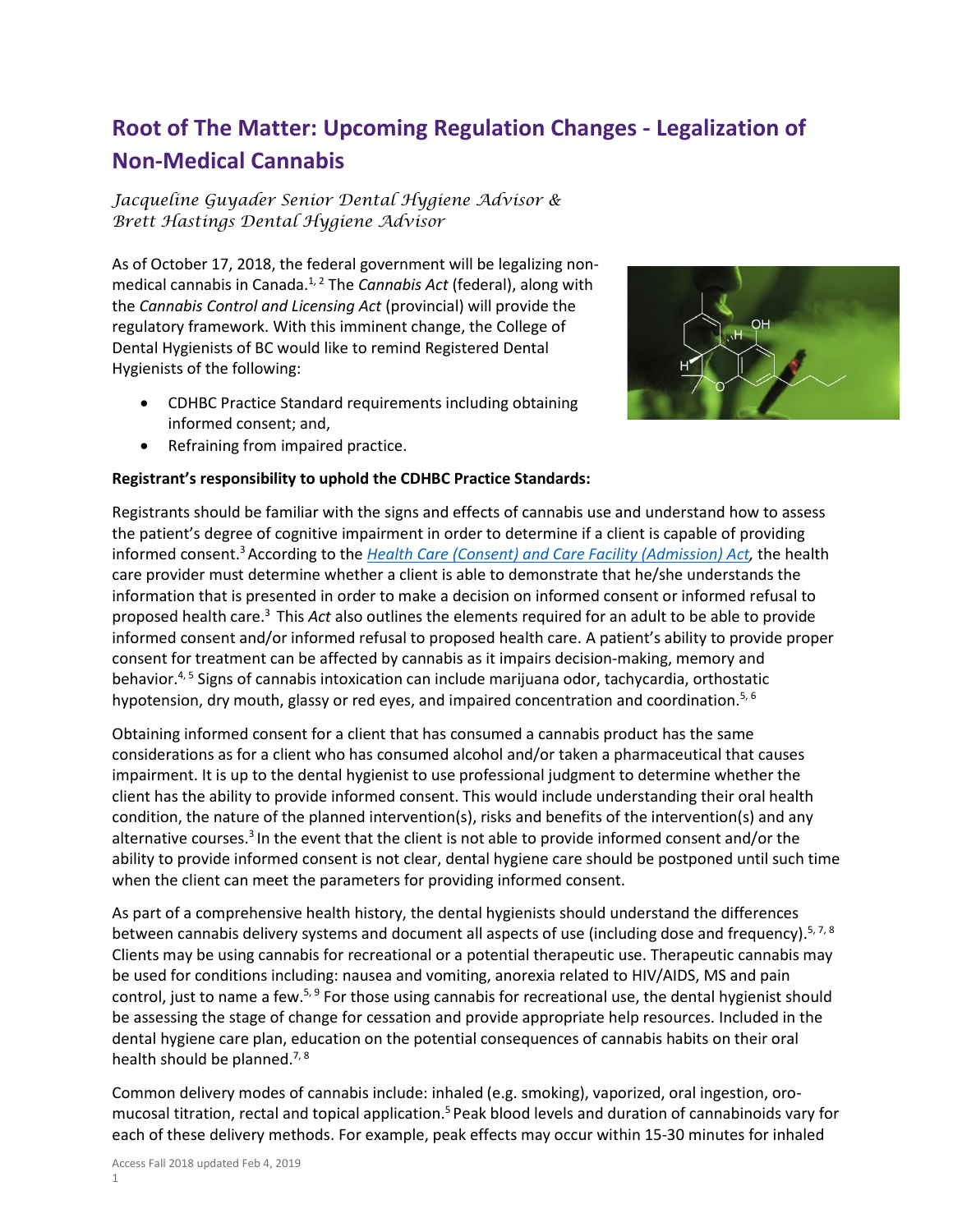or vaped delivery and 60-90 minutes for oral ingestion.<sup>5</sup> The dental hygienist should be familiar with these factors related to pharmacokinetics. It is also a responsibility of the dental hygienist to understand the pharmacologic action of cannabis on the body systems, such as the central nervous system cardiovascular and cerebrovascular system, respiratory system, gastrointestinal system, and effects on the eye. $5$ 

Common Health Canada approved medical prescription cannabis preparations include:<sup>5, 9</sup>

- Cesamet® an oral capsule for nausea and vomiting associated with chemotherapy
- Sativex® an oral-mucosal spray for spasticity and multiple sclerosis
- Marinol<sup>®</sup> an oral capsule to treat loss of appetite in people with AIDS, nausea and vomiting associated with chemotherapy no longer available for sale in Canada

Education and discussions should be presented without judgement and based on scientific research, not based on the societal stigma associated with cannabis use.<sup>4,7</sup> In addition to education with respect to oral risks and treatment plan considerations, as with alcohol and anti-anxiety prescriptions such as benzodiazepines (e.g., Lorazepam), the dental hygienists should ensure that the client under the influence of cannabis is not driving impaired.<sup>10</sup>



## **Registrants responsibility to refrain from impaired practice:**

Under the *Health Professions Act*, section 16, 2. (d), the College is responsible "to establish, monitor and enforce standards of practice to enhance the quality of practice to reduce incompetent, impaired or unethical practice amongst registrants".<sup>11</sup> Registrants have a both a duty and an ethical responsibility to work safely to ensure that through their actions, and those of their professional colleagues, the public is not put at risk by

practicing impaired.<sup>6, 11, 12</sup> Being impaired in the dental hygiene practice setting, whether caused by alcohol, benzodiazepines, opioids, cannabis etc. can impair judgement and the ability to focus, make decisions, and coordination.<sup>5</sup> The CDHBC Code of Ethics require that a dental hygienist hold paramount the health welfare of the clients, which would include not providing care while being impaired. The ethical standards also include reporting impaired practice of a health care professional to the appropriate regulatory body.<sup>12</sup>

The information presented here is not meant to be comprehensive, rather a highlight of a registrant's responsibilities. As such, the CDHBC encourages registrants to seek learning opportunities that provide greater detail on the topic that will build confidence when applying this information to actual situations in dental hygiene practice.

## **References:**

- 1. Government of Canada [Internet]. Cannabis in Canada: Cannabis Impairment; 2018 May 14 [cited 2018 June 22]. Available from: <https://www.canada.ca/en/services/health/campaigns/marijuana-cannabis.html>
- 2. British Columbia [Internet]. Public Safety: Cannabis; [cited 2018 June 22]. Available from: [https://www2.gov.bc.ca/gov/content/safety/public](https://www2.gov.bc.ca/gov/content/safety/public-safety/cannabis?keyword=public&keyword=safety&keyword=cannabis)[safety/cannabis?keyword=public&keyword=safety&keyword=cannabis](https://www2.gov.bc.ca/gov/content/safety/public-safety/cannabis?keyword=public&keyword=safety&keyword=cannabis)